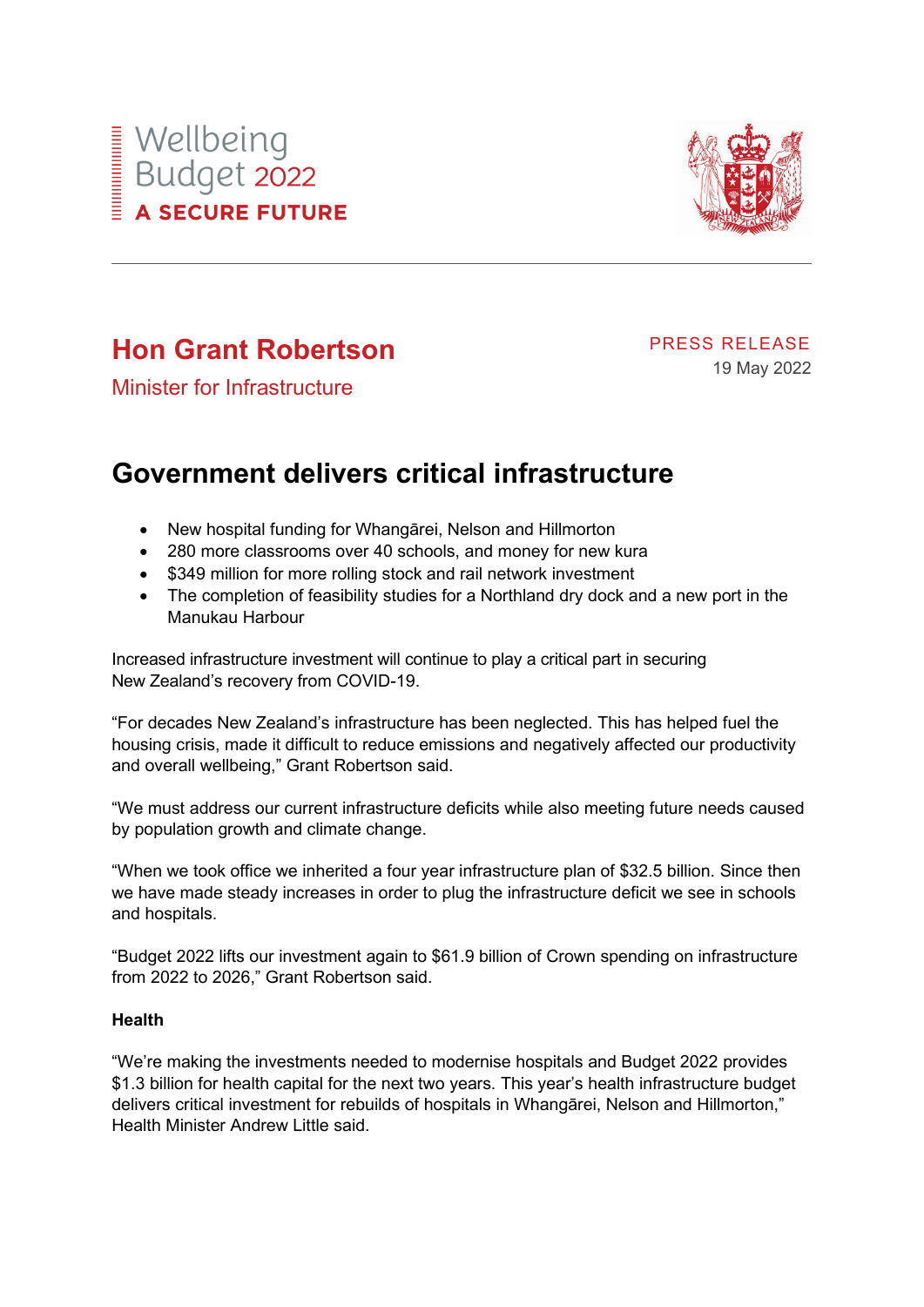Budget 2022 includes additional funding so that the first stage of the redevelopment Whangārei hospital can be completed. \$572 million was committed in Budget 2021 and further funding has been reserved in this budget.

The redeveloped hospital is expected to provide an Acute Services Building, including an Emergency Department, Intensive Care Unit, Radiology and theatre suite, a new Children's health unit and whanau house.

Budget 2022 includes initial funding for the redevelopment of Nelson Hospital allowing for design and enabling works.

Canterbury's Hillmorton project is given the go ahead with \$78.3 million provided in Budget 2022, adding to the \$14 million already allocated from Budget 2021.

"The project is a new 80 bed adult acute inpatient mental health unit. The facility will deliver modern adult mental healthcare and increase safety for patients and staff," Andrew Little said.

# **Education**

"The Government is committed to continuing the progress it has made in schooling infrastructure, and is putting another \$777 million in capital investment. This includes \$219 million in capital funding that will be provided directly to schools over the next nine years to spend on replacing furniture and equipment," Education Minister Chris Hipkins said.

The school property portfolio funding in today's Budget continues this pipeline and aims to fund a further 280 classrooms at over 40 schools. Funding is also provided for the purchase of land for eight new school sites.

"Budget 2022 invests a further \$88 million in the Christchurch School Rebuild programme to continue the good work that has been done to restore and improve school property in the city.

"It also includes \$105 million in capital funding to ensure Māori-medium kura have good quality classrooms and to purchase new sites for kura. This takes the total funding allocated to Māori medium education property to \$222 million since 2019. This Government is committed to growing and improving the property of the Māori medium education network.

"I'm really proud of the Government's investment in school property. This Budget builds on the \$2.8 billion we've invested in the school property portfolio since 2018, including \$400 million across 2,054 schools in the School Investment Package and \$209 million for 115 schools in the Christchurch Schools Rebuild programme.

"During this time, we have provided funding for 13 new school projects, 15 school expansions, 15 planning and design projects, and funded 1,130 classrooms," Chris Hipkins said.

## **Transport**

"We are continuing to support the restoration of the national rail network, to improve resilience and to support freight rail and metropolitan rail growth. A \$349 million investment includes buying 29 new mainline locomotives and 140 wagons to help us move more freight by rail, reducing emissions and congestion," Transport Minister Michael Wood said.